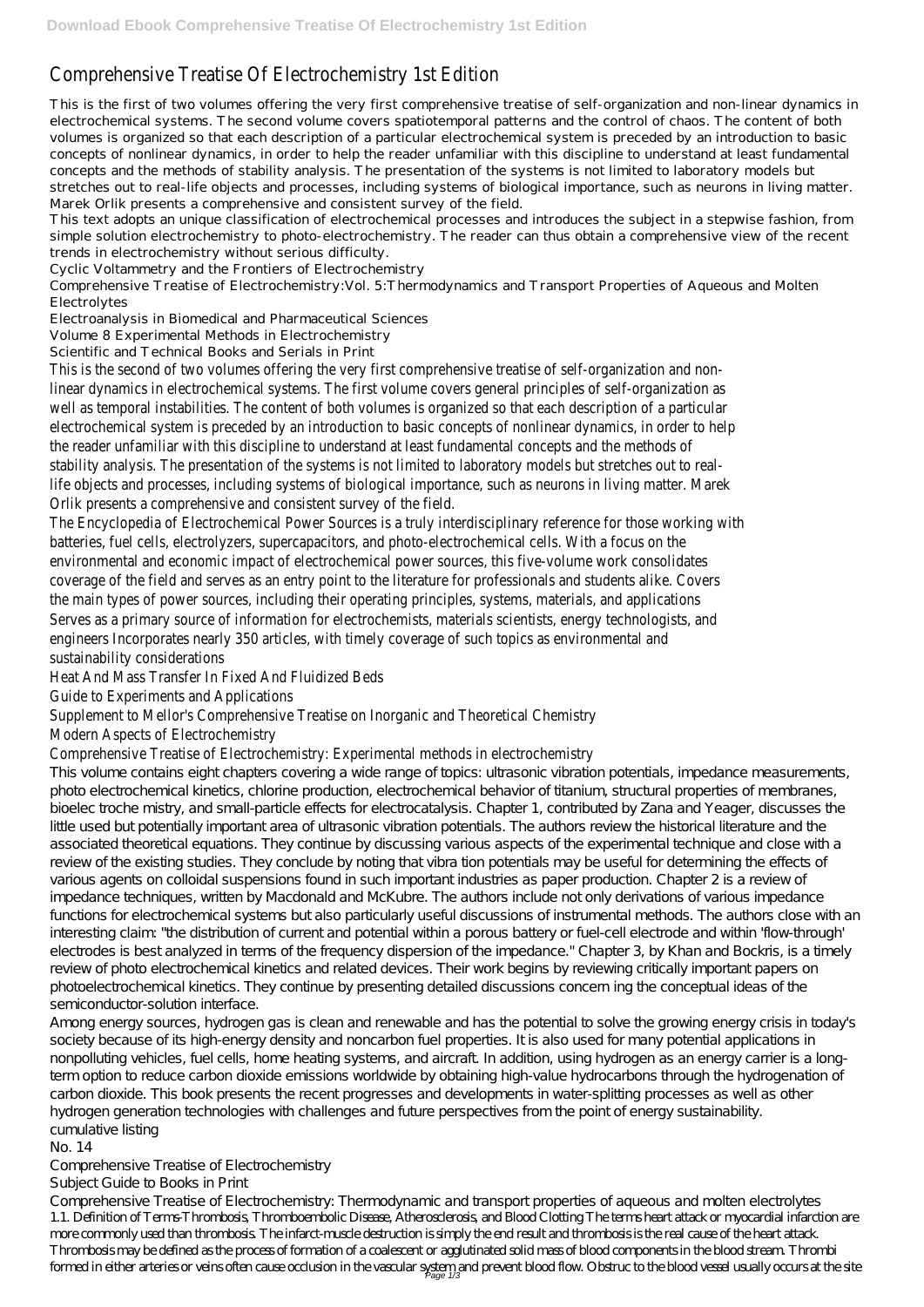where the thrombi deposit. tion Furthermore, thrombi may break loose, travel through the circulating blood stream, and cause obstruction at some distal point of narrowing elsewhere. The mass or thrombus that moves is referred to as an "embolus." The two phenomena are lumped together under the term thromboembolic disease. Thrombosis that reduces blood supply to the heart is the primary factor in heart attacks.

It is now time for a comprehensive treatise to look at the whole field of electrochemistry. The present treatise was conceived in 1974, and the earliest invitations to authors for contributions were made in 1975. The completion of the early been delayed by various factors. volumes has There has been no attempt to make each article emphasize the most recent situation at the expense of an overall statement of the modern view. This treatise is not a collection of articles from Recent Advances in Electrochemistry or Modern Aspects of Electrochemistry. It is an attempt at making a mature statement about the present position in the vast area of what is best looked at as a new interdisciplinary field. Texas A & M University J. O'M. Bockris University of Ottawa B. E. Conway Case Western Reserve University Ernest Yeager Texas A & M University Ralph E. White Preface to Volume 4 The science of degradation of materials involves a vast area of science and technology, the economic importance of which rivals that of any other clearly defined area affecting the standard of life. The basis of the corrosion process is the electrochemical charge-transfer reaction, and the center of the subject of the degradation of materials is electrochemical material science.

Advances In Hydrogen Generation Technologies

### Proceedings of the Second International Symposium on Electrochemical Processing of Tailored Materials

#### Comprehensive Treatise of Electrochemistry: Bioelectrochemistry

#### Inorganic Chemistry in Aqueous Solution

#### Self-Organization in Electrochemical Systems I

The text Modern Electrochemistry (authored by J. O'M. Bockris and A. K. N. Reddy and published by Plenum Press in 1970) was written between 1967 and 1969. The concept for it arose in 1962 in the Energy Conversion Center at the University of Pennsylvania, and it was intended to act as a base for interdisciplinary students and mature scientists~hemists, physicists, biologists, metallurgists, and engineers-who wanted to know about electrochemical energy conversion and storage. In writing the book, the stress, therefore, was placed above all on lucidity in teaching physical electrochemistry from the beginning. Although this fundamentally undergraduate text continues to find purchasers 20 years after its birth, it has long been clear that a modernized edition should be written, and the plans to do so were the origin of the present book. However, if a new Bockris and Reddy was to be prepared and include the advances of the last 20 years, with the same degree of lucidity as characterized the first one, the depth of the development would have to be well short of that needed by professional electrochemists. This laboratory book delivers advice to researchers in all fields of life and physical sciences already applying or intending to apply electroanalytical methods in their research. The authors represent not only the necessary theoretical background but knowhow on measurement techniques, interpretation of data and experimental setup. From Fundamentals to Applications

Sensing from Implanted Macro Electrodes

Comprehensive Treatise of Electrochemistry: Electrodiscs, transport

The Double Layer

## Volume 10 Bioelectrochemistry

*It is now time for a comprehensive treatise to look at the whole field of electrochemistry. The present treatise was conceived in 1974, and the earliest invitations to authors for contributions were made in 1975. The completion of the early volumes has been delayed by various factors. There has been no attempt to make each article emphasize the most recent situation at the expense of an overall statement of the modern view. This treatise is not a collection of articles from Recent Advances in Electrochemistry or Modern Aspects of Electrochemistry. It is an attempt at making a mature statement about the present position in the vast area of what is best looked at as a new interdisciplinary field. Texas A & M University J. O'M. Bockris University of Ottawa B. E. Conway Case Western Reserve University Ernest Yeager & M University Texas A Ralph E. White Preface to Volume 2 This volume brings together some dozen processes well known to the electro chemist and treats them according to their various degrees of importance. The production of hydrogen is one of the more important processes, particularly with respect to the prospects of a hydrogen economy. No one would doubt, however, that the most commercially important electrochemical processes at the present time are the production of aluminum and of chlorine. Each of these processes has a separate chapter devoted to it. Comprehensive Treatise of Electrochemistry. Vol. 1. The Double LayerComprehensive Treatise of ElectrochemistryVol.1 : The Double LayerComprehensive Treatise of Electrochemistry Vol 1 Double Layer [Vol 1].Comprehensive Treatise of ElectrochemistryVolume 10 BioelectrochemistrySpringer Steady-state and Impedance Analyses of Electrochemical Kinetics and Mass Transfer Voltammetry, Amperometry, Biosensors, Applications General Principles of Self-organization. Temporal Instabilities A Molecular Level Approach Advances in Physical Organic Chemistry APL First multi-year cumulation covers six years: 1965-70. Proceedings of the Symposium on Advances in Battery Materials and Processes Bacterial Plasmids Electroanalytical methods Encyclopedia of Electrochemical Power Sources Self-Organization in Electrochemical Systems II* It is now time for a comprehensive treatise to look at the whole field of electrochemistry. The present treatise was conceived in 1974, and the earliest invitations to authors for contributions were made in 1975. The completion of the early volumes has been Page 2/3